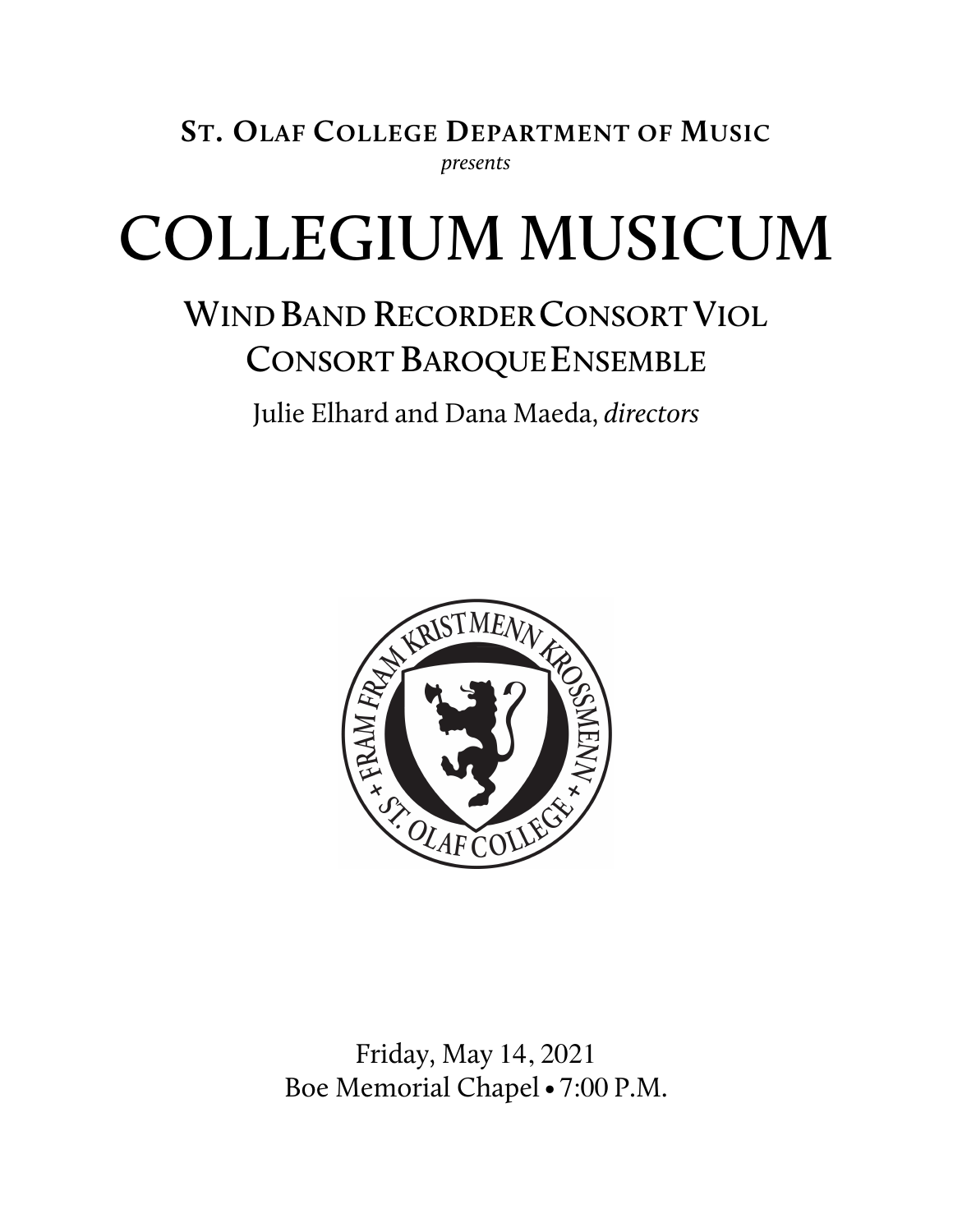## **PROGRAM**

| Wind Band                                                                  |                                 |  |
|----------------------------------------------------------------------------|---------------------------------|--|
| La Bounette                                                                | Anonymous English, 16th century |  |
| Almaine: The Fruit of Love<br>from Pavans, Galliards, & Almains, pub. 1599 | Antony Holborne (1545–1602)     |  |
| <b>Cease sorrowes now</b>                                                  | Thomas Weelkes $(1576-1623)$    |  |
| Masquing Ayre #21<br>from Courtly Masquing Ayres, pub. 1611                | John Adson (1587–1640)          |  |
| <b>Pastime with Good Company</b>                                           | King Henry VIII (1491-1547)     |  |

### **VIOL CONSORT**

| Fantasia                                                                                                                                                                                        | Orlando Gibbons (1583–1625) |
|-------------------------------------------------------------------------------------------------------------------------------------------------------------------------------------------------|-----------------------------|
| Dido's Lament<br>from Dido and Aeneas                                                                                                                                                           | Henry Purcell $(1659-1695)$ |
| Courtney Talken, soprano                                                                                                                                                                        |                             |
| When I am laid, am laid in earth,<br>May my wrongs create<br>No trouble, no trouble in thy breast;<br>Remember me, remember me, but ah! forget my fate.<br>Remember me, but ah! forget my fate. |                             |
| Mr. Thomas Collier his Galiard                                                                                                                                                                  | John Dowland $(1563-1626)$  |
| Daphne                                                                                                                                                                                          | Playford 1651               |
| Gray's Inn                                                                                                                                                                                      | Playford 1651               |
| Mr. George Whitehead his Almand                                                                                                                                                                 | John Dowland                |
| The Fairie-round Galiard                                                                                                                                                                        | Anthony Holborne            |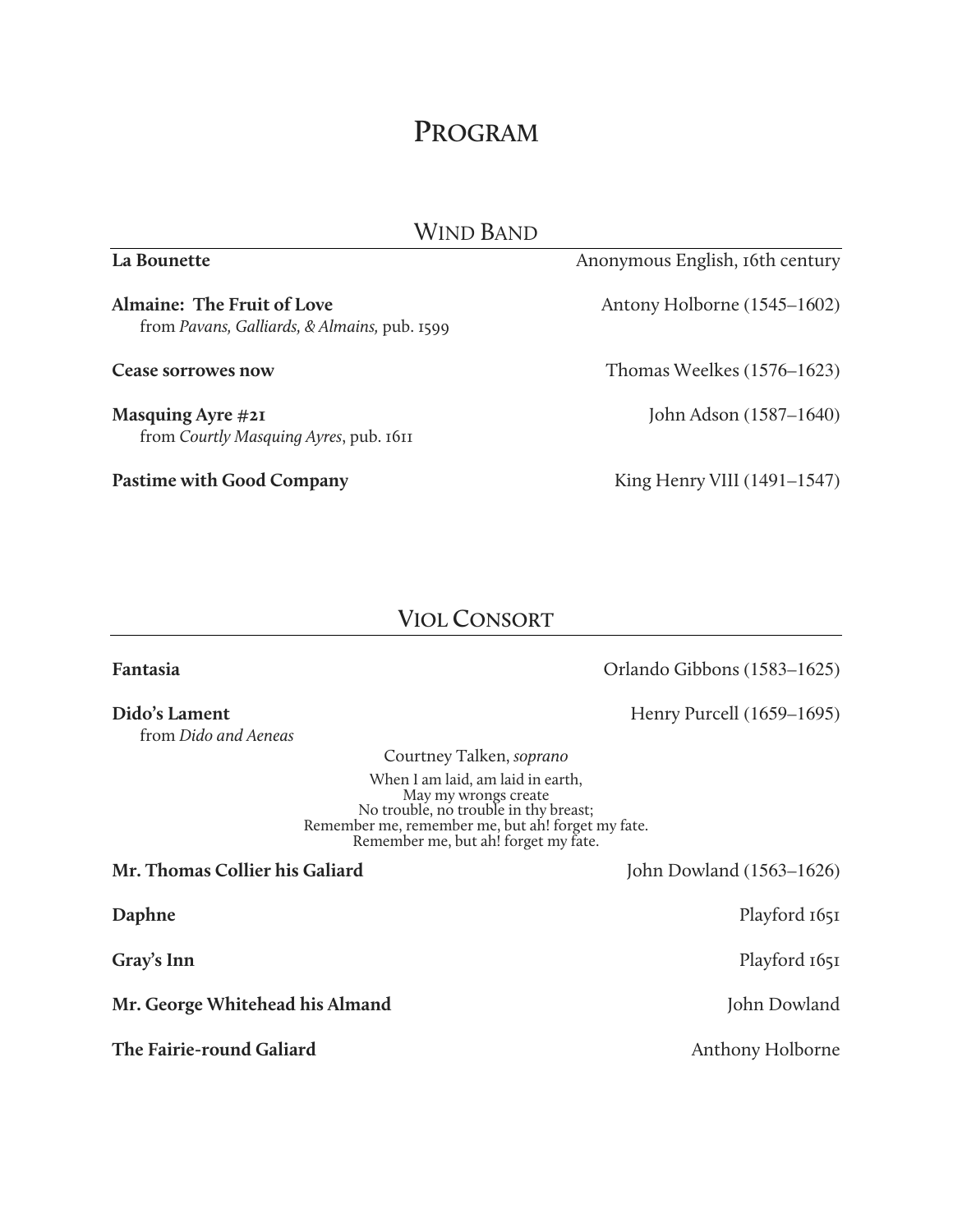### **RECORDER CONSORT**

| Une nonnain refaite                                            | Philip van Wilder (c.1500–1553)         |
|----------------------------------------------------------------|-----------------------------------------|
| Almande                                                        | Alfonso Ferrabasco Junior (c.1575–1628) |
| Amour partés                                                   | Philip van Wilder (c.1500–1553)         |
| Almande<br>from the Fitzwilliam Wind Band Manuscript (c. 1566) | Anonymous                               |

### **BAROQUE ENSEMBLE**

**Allegro** Johann Sebastian Bach (1685–1750)

from *Concerto in d-minor*

Abel Lifschutz, *harpsichord*

from *Concerto Grosso in A-major*

**Allmand** William Brade (1560–1630)

Adagio/Allegro **Arcangelo Corelli (1653–1713)**